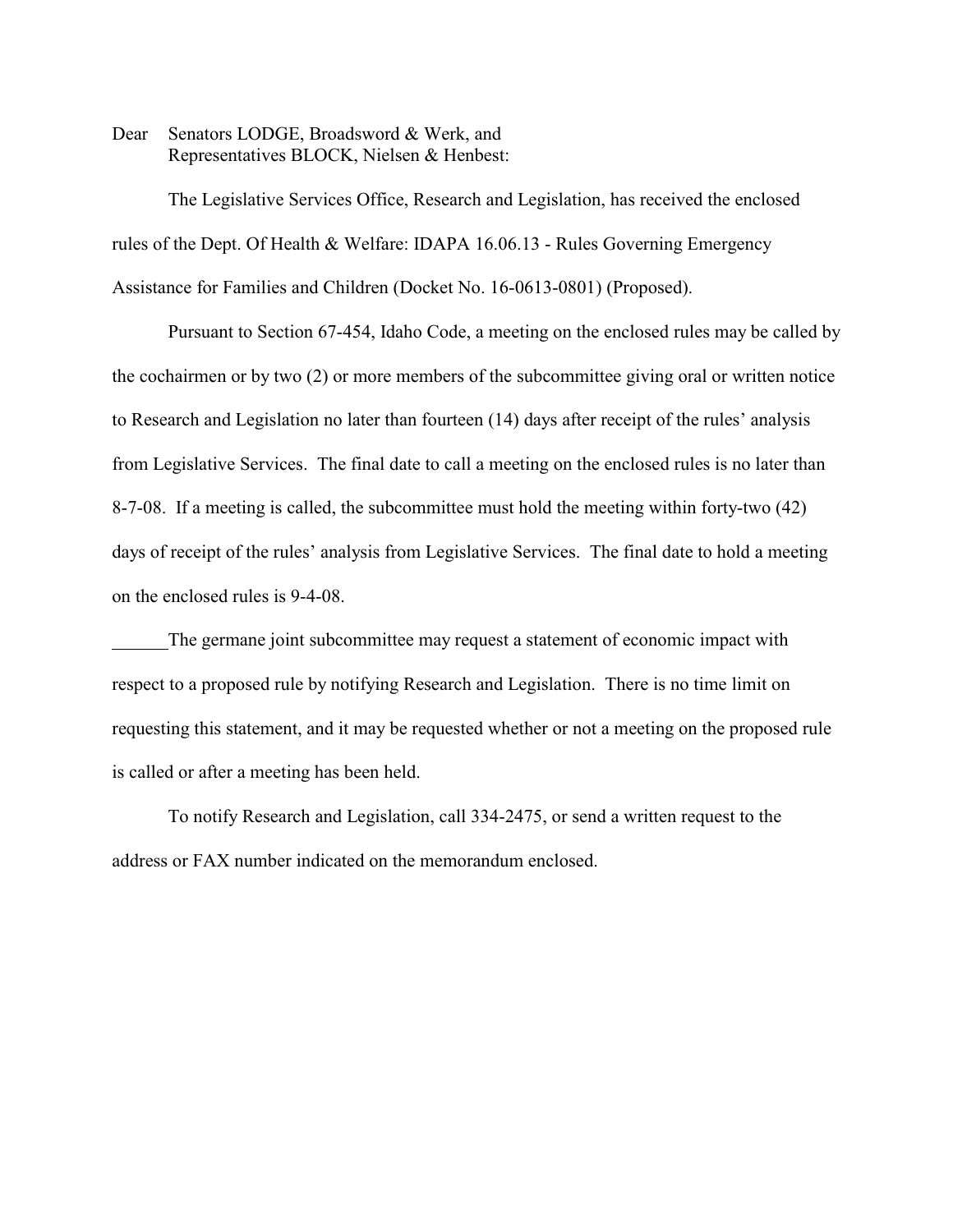#### **MEMORANDUM**

- TO: Rules Review Subcommittee of the Senate Health & Welfare Committee and the House Health & Welfare Committee
- FROM: Research & Legislation Staff Paige Alan Parker
- DATE: July 17, 2008
- SUBJECT: Department of Health and Welfare IDAPA 16.06.13 Rules Governing Emergency Assistance for Families and Children (Docket No. 16-0613-0801) (Proposed)

By this docket (Docket No. 16-0613-0801 (hereinafter, "proposed rule"), the Department of Health and Welfare seeks to amend chapter IDAPA chapter 16.06.1, dealing with rules Governing Emergency Assistance for Families and Children. According to the Department, the proposed rule is authorized pursuant to sections 56-201 and 56-202(b), Idaho Code, and by Title IV-A of the Social Security Act.

Section 56-201, Idaho Code, is the definition section for chapter 2, title 56, Idaho Code, addressing public assistance law. That section provides no rulemaking authority. Section 56- 202(b), Idaho Code, provides the Department with broad rulemaking authority to carry out Idaho's public assistance law. Title IV-A of the Social Security Act is titled "Block Grants to States for Temporary Assistance for Needy Families." Title IV, Part A is the most widely recognized welfare program and is referred to as Temporary Assistance for Needy Families (TANF). The Department does not cite or provide a copy of any specific provision of Title IV-A relied upon and as required by section 67-5223(1), Idaho Code.

The purpose of the proposed rule, according to the Department, is to simplify, streamline and increase the efficiency of the administration of emergency assistance funds by updating the definition section, clarifying conditions that make up an emergency condition, clarifying who is the service population, reducing the complexity of eligibility criteria and ensuring compliance with federal law.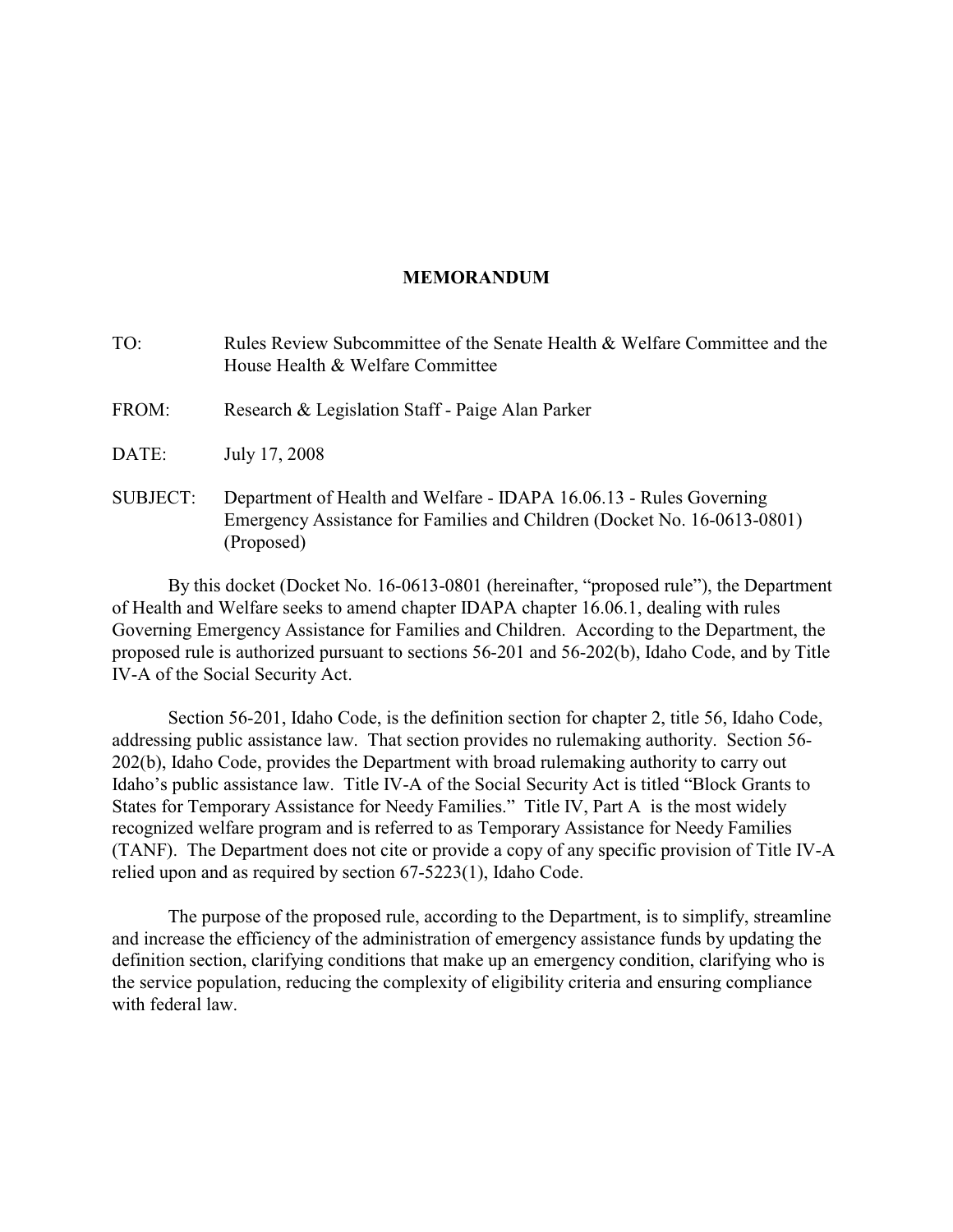According to the Department, no fee or charge is imposed by the proposed rule and there is no anticipated fiscal impact to the state general fund related to this rulemaking. The Department states that negotiated rulemaking was conducted with the Notice of Negotiated Rulemaking being published in the April 2, 2008, Administrative Bulletin, Volume 08-4, at page 20. The Department does not state with whom the negotiated rulemaking was conducted.

The Department states that public hearings will be scheduled if requested in writing by 25 persons, a political subdivision or an agency not later than August 20, 2008. All written comments must be delivered to the Department on or before August 27, 2008.

#### **ANALYSIS**

Many of the changes in Docket No. 16-0613-0801 are technical and serve to clarify language. The substantive definition change is the addition of "Destitution" to mean "[a] state of being in extreme need from lacking possessions or resources." IDAPA 16.06.13.010.07.

This definition of "destitution" is incorporated into section 100 on emergency condition to provide that a family has an emergency condition when "[a] child or youth has unmet shortterm needs affecting the child's health, safety, or well-being that place the child at risk of **destitution** as defined in Section 010 of these rules." IDAPA 16.06.13.100.02.c. As amended, this section now includes "youth" (defined as "[a]n individual between eighteen (18) and twentyone (21) years of age") and deletes the reference to being "in a vulnerable situation because of the lack of parental care or insufficient resources immediately available to meet" the child's basic needs.

The proposed rule amends section 300 by deleting the description of emergency assistance payments as "non-recurrent" and deleting reference to "Placement Payments," which previously "may be made for shelter care, foster care, residential or group care of a child and may include food, clothing and supervision unless the child has assistance provided under Title IV-E finding." The Department does not indicate whether the deleted "placement payments" are no longer available to otherwise eligible children or youth or are subsumed under the broader "emergency payments" or some other program.

## **SUMMARY**

The Department's proposed rule changes appear to be authorized under section 56- 202(b), Idaho Code.

cc: Sherri Kovach & Scott Burlingame, Department of Health and Welfare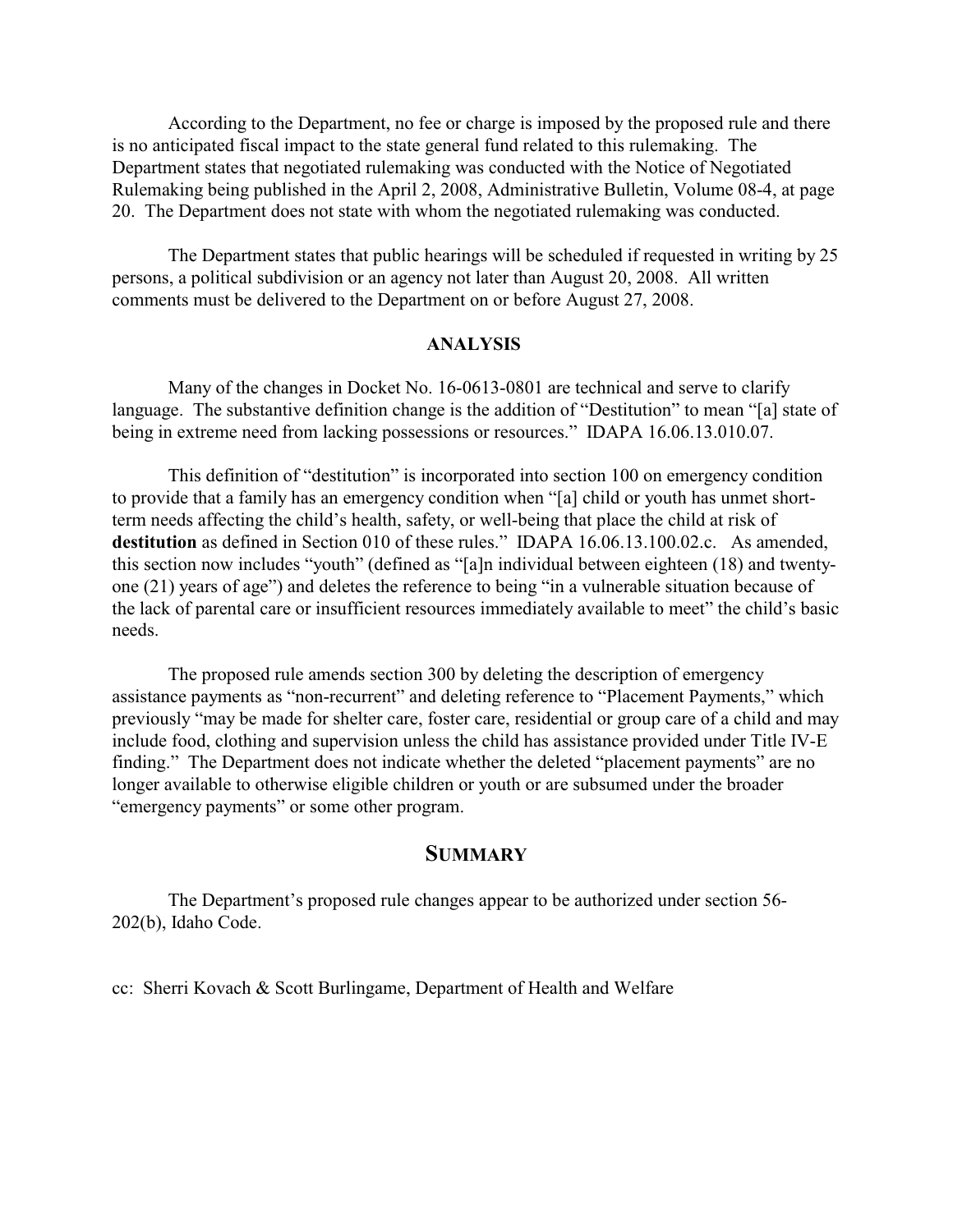# **IDAPA 16 - DEPARTMENT OF HEALTH AND WEPARE 16.06.13 - RULES GOVERNING EMERGENCY ASSISTANCE FOR FAMILIES AND CHILDREN DOCKET NO. 16-0613-0801**

#### **NOTICE OF RULEMAKING - PROPOSED RULE**

**AUTHORITY:** In compliance with Section 67-5221(1), Idaho Code, notice is hereby given that this agency has initiated proposed rulemaking procedures. The action is authorized pursuant to Sections 56-201, 56-202(b), Idaho Code, and Title IV-A of the Social Security Act.

**PUBLIC HEARING SCHEDULE:** Public hearing(s) concerning this rulemaking will be scheduled if requested in writing by twenty-five (25) persons, a political subdivision, or an agency, not later than August 20, 2008.

The hearing site(s) will be accessible to persons with disabilities. Requests for accommodation must be made not later than five  $(5)$  days prior to the hearing, to the agency address below.

**DESCRIPTIVE SUMMARY:** The following is a nontechnical explanation of the substance and purpose of the proposed rulemaking:

The proposed rule changes will simplify, streamline, and increase the efficiency of the administration of Emergency Assistance (EA) funds by updating the definition section, clarifying conditions that make up an emergency condition, clarifying who is the service population, reducing the complexity of eligibility criteria, and ensuring compliance with federal law.

**FEE SUMMARY:** The following is a specific description of the fee or charge imposed or increased: NA

**FISCAL IMPACT:** The following is a specific description, if applicable, of any fiscal impact on the state general fund greater than ten thousand dollars (\$10,000) during the fiscal year:

There is no anticipated fiscal impact to the state general fund related to this rulemaking.

**NEGOTIATED RULEMAKING:** Pursuant to IDAPA 04.11.01.811, negotiated rulemaking was conducted. The Notice of Negotiated Rulemaking was published in the April 2, 2008 Idaho Administrative Bulletin, Volume 08-4, page 20.

**ASSISTANCE ON TECHNICAL QUESTIONS, SUBMISSION OF WRITTEN COMMENTS:** For assistance on technical questions concerning the proposed rule, contact Scott Burlingame at (208) 332-7385.

Anyone may submit written comments regarding this proposed rulemaking. All written comments must be directed to the undersigned and must be delivered on or before August 27, 2008.

DATED this 19th day of June, 2008.

Sherri Kovach Program Supervisor DHW - Administrative Procedures Section 450 West State Street - 10th Floor P.O. Box 83720 Boise, Idaho 83720-0036 (208) 334-5564 phone; (208) 334-6558 fax kovachs@dhw.idaho.gov e-mail

#### **THE FOLLOWING IS THE TEXT OF DOCKET NO. 16-0613-0801**

**Idaho Administrative Bulletin Page 80 August 6, 2008 - Vol. 08-8**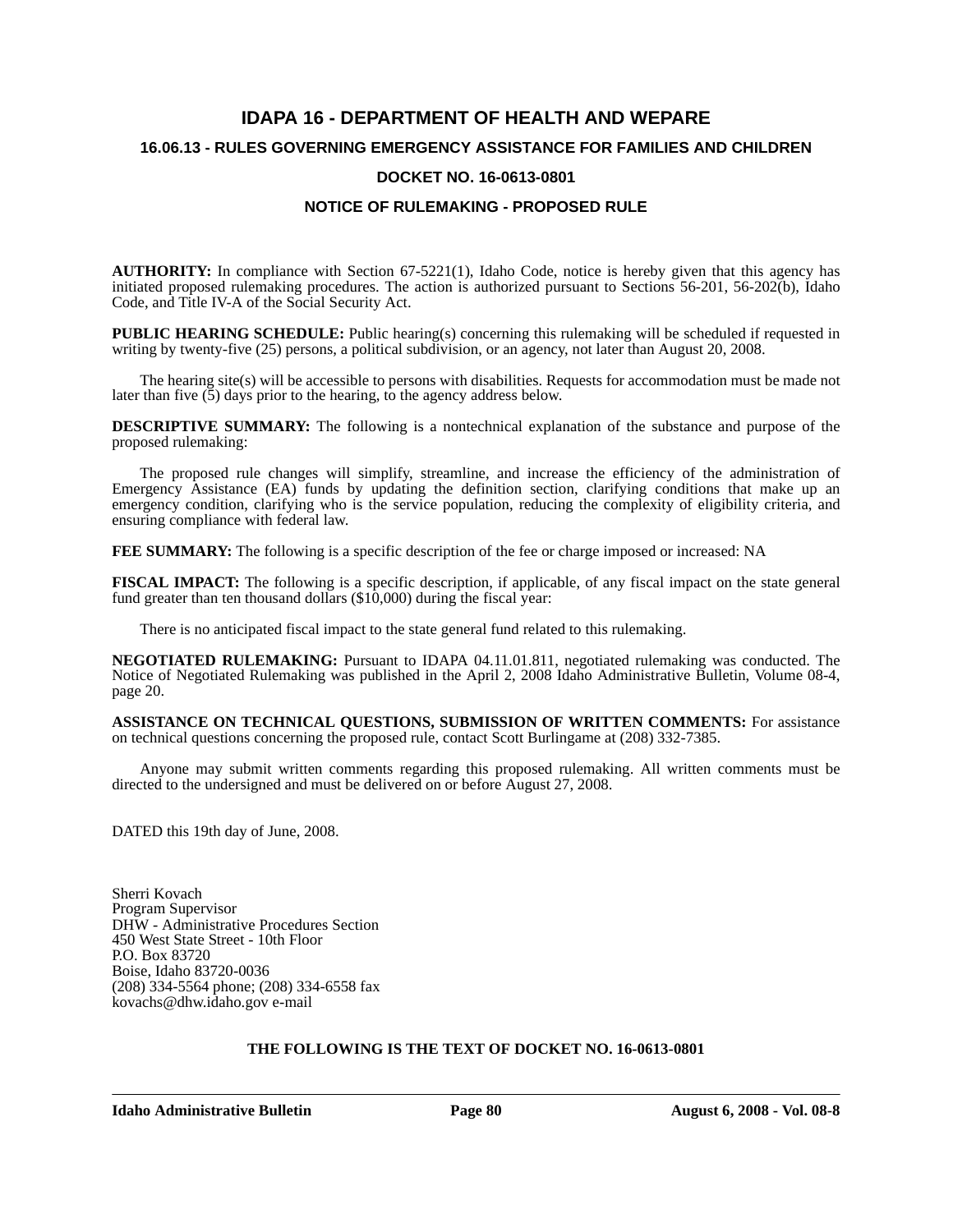#### **010. DEFINITIONS AND ABBREVIATIONS.**

**01. Adult Relatives**. Any non-parent individual over the age of eighteen (18) years, who is related to the eligible child in any of the following ways<sub>*;*</sub>:

**b**Brother, sister, aunt, uncle, nephew, niece, first cousin or first cousin once removed, or one (1) of these relationships prefixed by "grand" or "great," or:  $\overline{() \cup \overline{() \cup \overline{() \cup \overline{() \cup \overline{() \cup \overline{() \cup \overline{() \cup \overline{() \cup \overline{() \cup \overline{() \cup \overline{() \cup \overline{() \cup \overline{() \cup \overline{() \cup \overline{() \cup \overline{() \cup \overline{() \cup \overline{() \cup \overline{() \cup \overline{() \cup \overline{() \cup \overline{() \cup \overline{() \cup \overline$ 

**b.**  $\theta$ One (1) of *these* the following relationships by half-blood<sub>7</sub>: a step-parent, step-sibling, or the f a relative by marriage, even if the marriage has ended.  $\left(\frac{3.20 \text{ dA}}{\sqrt{20.04}}\right)$ spouse of a relative by marriage, even if the marriage has ended.

**02. Authorization Assessment**. A standardized assessment conducted by the Department within the first thirty (30) days following the date of application for emergency assistance. (3-20-04)

**03.** Child. An *person from birth to his eighteenth birthday* individual less than eighteen (18) years of age. *(3-20-04)*( )

**04. Child Protection Services**. Authorities to whom an individual reports the potential, alleged or actual abuse, abandonment or neglect of a child, in accordance with the provisions of Title 16, Chapter 16, Idaho Code, known as the "Child Protective Act." (3-20-04)

**05. Department**. The Idaho Department of Health and Welfare, or its designee. (3-20-04)

**06. Designated Staff**. Department staff who provide direct services to families and children. (3-20-04)

**07. Destitution**. A state of being in extreme need from lacking possessions or resources.

**Emergency Assistance**. Funding through Title IV-A for social services, emergency payments, and placement payments authorized by the Department and designed to meet short-term, non-recurrent emergency needs<br>of families with children. (3-20-04) of families with children.

**0***8***9. Federal Poverty Guideline**. Poverty guidelines issued each year in the Federal Register by the Department of Health and Human Services used to determine financial eligibility for certain state and federal programs. These guidelines may be accessed at the Internet website "http://aspe.os.dhhs.gov/poverty." (3-20-04) programs. These guidelines may be accessed at the Internet website "http://aspe.os.dhhs.gov/poverty/."

**10***9***. Needy Family**. Two hundred percent (200%) of poverty as defined in the Federal Poverty Guidelines, or insufficient resources immediately available to meet the child's basic needs and which threatens the child's safety, stability, or well-being. (3-20-04)

**1***0***1. Respite Care**. Time limited care provided to children. Respite care is utilized in circumstances which require short term, temporary placement of a child from the home of their usual caregiver to that of another licensed or agency approved family. In general, the duration of a respite placement is from one (1) to fourteen (14) days. (3-20-04) days. (3-20-04)

**1***1***2. Service Period**. *Is t*The thirty (30) day authorization assessment period and up to ninety (90) days following the assessment period. *(3-20-04)*( )

**1***2***3. Youth**. An *person* individual between eighteen (18) *years of age* and *his* twenty-*first birthday* one (21) years of age. *(3-20-04)*( )

#### **011. -- 099. (RESERVED).**

#### **100. EMERGENCY CONDITION.**

**Reporting or Referral of an Emergency Condition.** A family is assessed for an emergency condition when the Department receives a report, referral or service request indicating an emergency condition exists